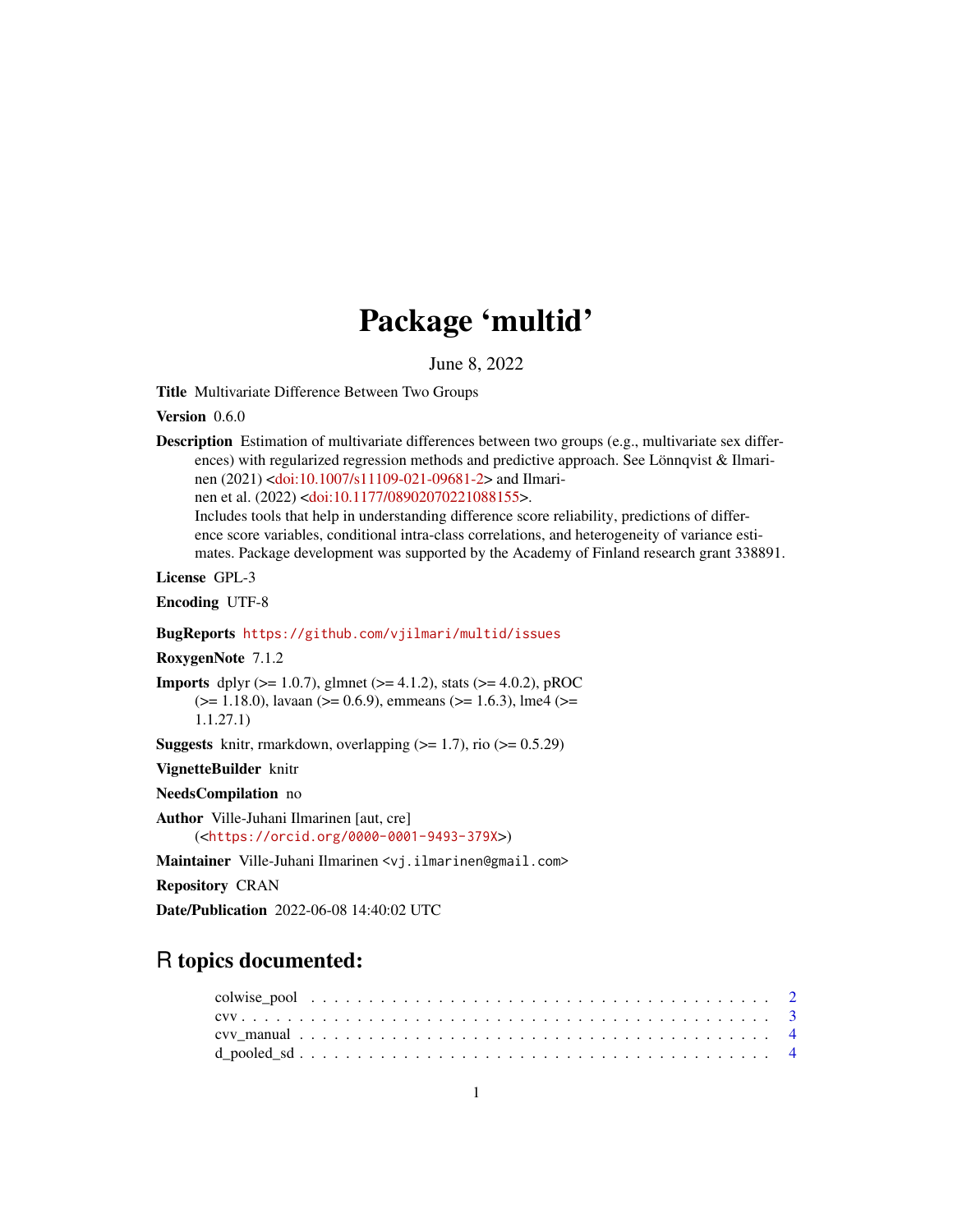## <span id="page-1-0"></span>2 colwise\_pool

#### **Index** [22](#page-21-0)

colwise\_pool *Column-wise pooling of standard deviations*

## Description

Column-wise pooling of standard deviations

## Usage

colwise\_pool(data, n1, n2, m1, m2, sd1, sd2)

## Arguments

| data            | Data frame of d_pooled_sd output for multiple samples. |
|-----------------|--------------------------------------------------------|
| n1              | Sample sizes of group1.                                |
| n2              | Sample sizes of group2.                                |
| m1              | Means of group1.                                       |
| m <sub>2</sub>  | Means of group2.                                       |
| sd1             | Standard deviations of group1.                         |
| sd <sub>2</sub> | Standard deviations of group2.                         |

## Value

pooled SDs for groups and across groups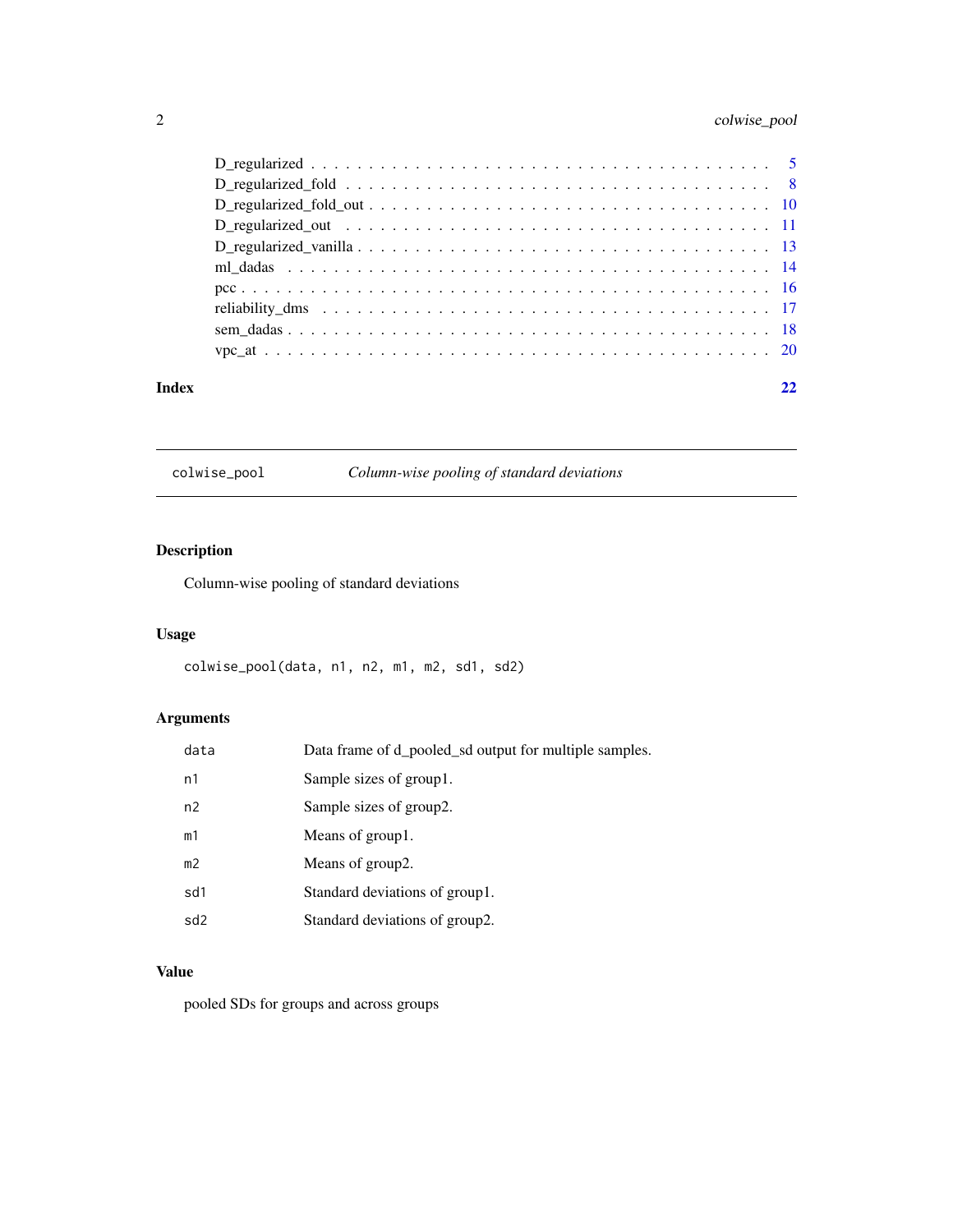## Description

Calculates three different indices for variation between two or more variance estimates.  $VR = Vari$ ance ratio between the largest and the smallest variance. CVV = Coefficient of variance variation (Box, 1954). SVH = Standardized variance heterogeneity (Ruscio & Roche, 2012).

#### Usage

cvv(data)

## Arguments

data Data frame of two or more columns or list of two or more variables.

#### Value

A vector including VR, CVV, and SVH.

#### References

Box, G. E. P. (1954). Some Theorems on Quadratic Forms Applied in the Study of Analysis of Variance Problems, I. Effect of Inequality of Variance in the One-Way Classification. The Annals of Mathematical Statistics, 25(2), 290–302.

Ruscio, J., & Roche, B. (2012). Variance Heterogeneity in Published Psychological Research: A Review and a New Index. Methodology, 8(1), 1–11. https://doi.org/10.1027/1614-2241/a000034

## Examples

```
d <- list(
 X1 = rnorm(10, sd = 10),X2 = rnorm(100, sd = 7.34),X3 = rnorm(1000, sd = 6.02),
 X4 = rnorm(100, sd = 5.17),
 X5 = rnorm(10, sd = 4.56)\mathcal{L}cvv(d)
```
<span id="page-2-0"></span> $\mathbf{c}$ vv  $\mathbf{c}$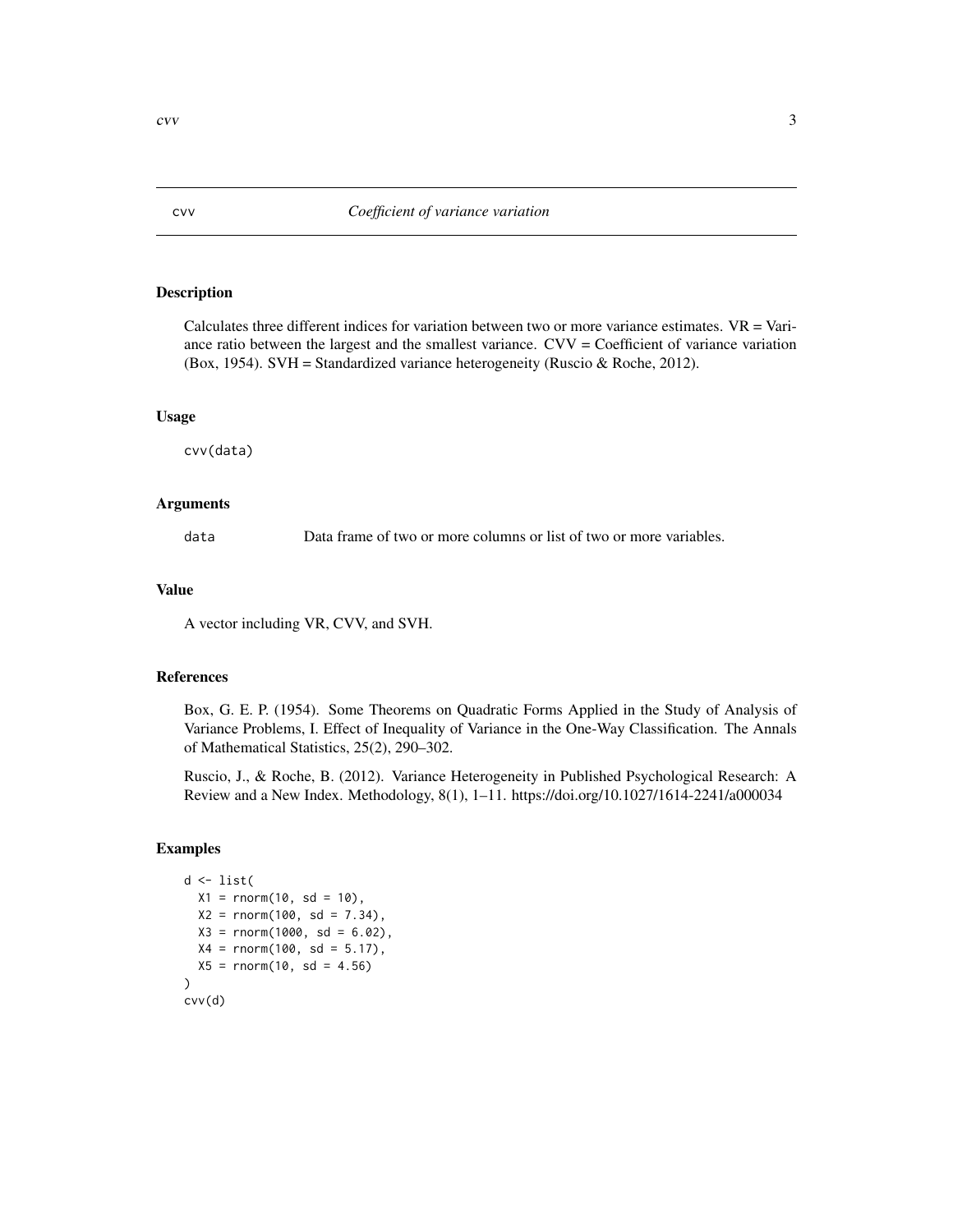<span id="page-3-0"></span>cvv\_manual *Coefficient of variance variation from manual input sample sizes and variance estimates*

## Description

Calculates three different indices for variation between two or more variance estimates.  $VR = Vari$ ance ratio between the largest and the smallest variance. CVV = Coefficient of variance variation (Box, 1954). SVH = Standardized variance heterogeneity (Ruscio & Roche, 2012).

#### Usage

cvv\_manual(sample\_sizes, variances)

#### Arguments

| sample_sizes | Numeric vector of length $> 1$ . Sample sizes used for each variance estimate. |
|--------------|--------------------------------------------------------------------------------|
| variances    | Numeric vector of length $> 1$ . Variance estimates.                           |

#### Value

A vector including VR, CVV, and SVH.

#### References

Box, G. E. P. (1954). Some Theorems on Quadratic Forms Applied in the Study of Analysis of Variance Problems, I. Effect of Inequality of Variance in the One-Way Classification. The Annals of Mathematical Statistics, 25(2), 290–302.

Ruscio, J., & Roche, B. (2012). Variance Heterogeneity in Published Psychological Research: A Review and a New Index. Methodology, 8(1), 1–11. https://doi.org/10.1027/1614-2241/a000034

#### Examples

```
cvv_manual(sample_sizes=c(10,100,1000,75,3),
variances=c(1.5,2,2.5,3,3.5))
```
d\_pooled\_sd *Standardized mean difference with pooled standard deviation*

#### Description

Standardized mean difference with pooled standard deviation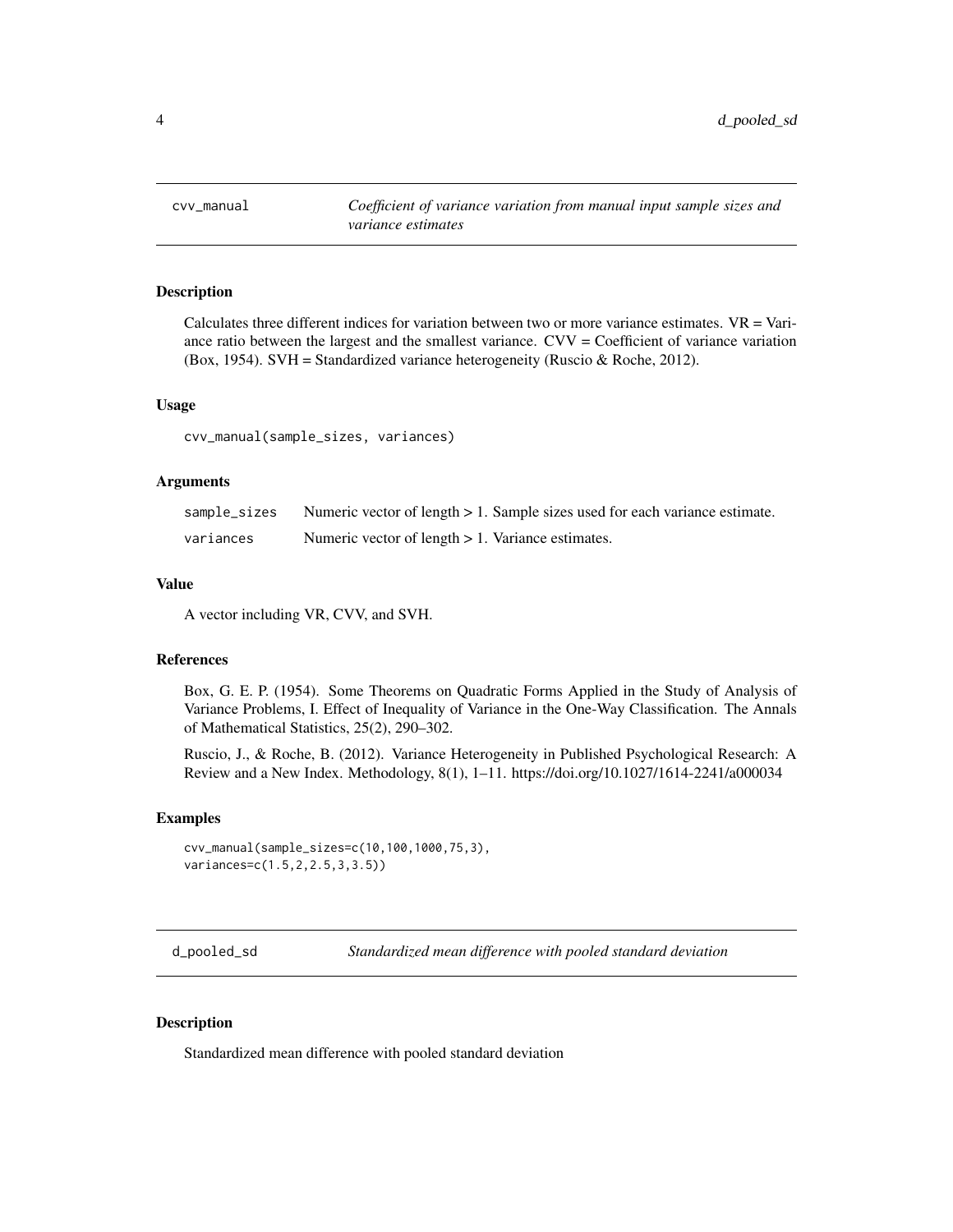## <span id="page-4-0"></span>D\_regularized 5

## Usage

```
d_pooled_sd(
  data,
  var,
  group.var,
  group.values,
 rename.output = TRUE,
  infer = FALSE
)
```
## Arguments

| data          | A data frame.                                                                                |
|---------------|----------------------------------------------------------------------------------------------|
| var           | A continuous variable for which difference is estimated.                                     |
| group.var     | The name of the group variable.                                                              |
| group.values  | Vector of length 2, group values (e.g. $c("male", "female)$ or $c(0,1)$ ).                   |
| rename.output | Logical. Should the output values be renamed according to the group.values?<br>Default TRUE. |
| infer         | Logical. Statistical inference with Welch test? (default FALSE)                              |

## Value

Descriptive statistics and mean differences

#### Examples

```
d_pooled_sd(iris[iris$Species == "setosa" | iris$Species == "versicolor", ],
  var = "Petal.Length", group.var = "Species",
  group.values = c("setosa", "versicolor"), infer = TRUE
\mathcal{L}
```
D\_regularized *Multivariate group difference estimation with regularized binomial regression*

#### Description

Multivariate group difference estimation with regularized binomial regression

## Usage

```
D_regularized(
  data,
 mv.vars,
  group.var,
  group.values,
```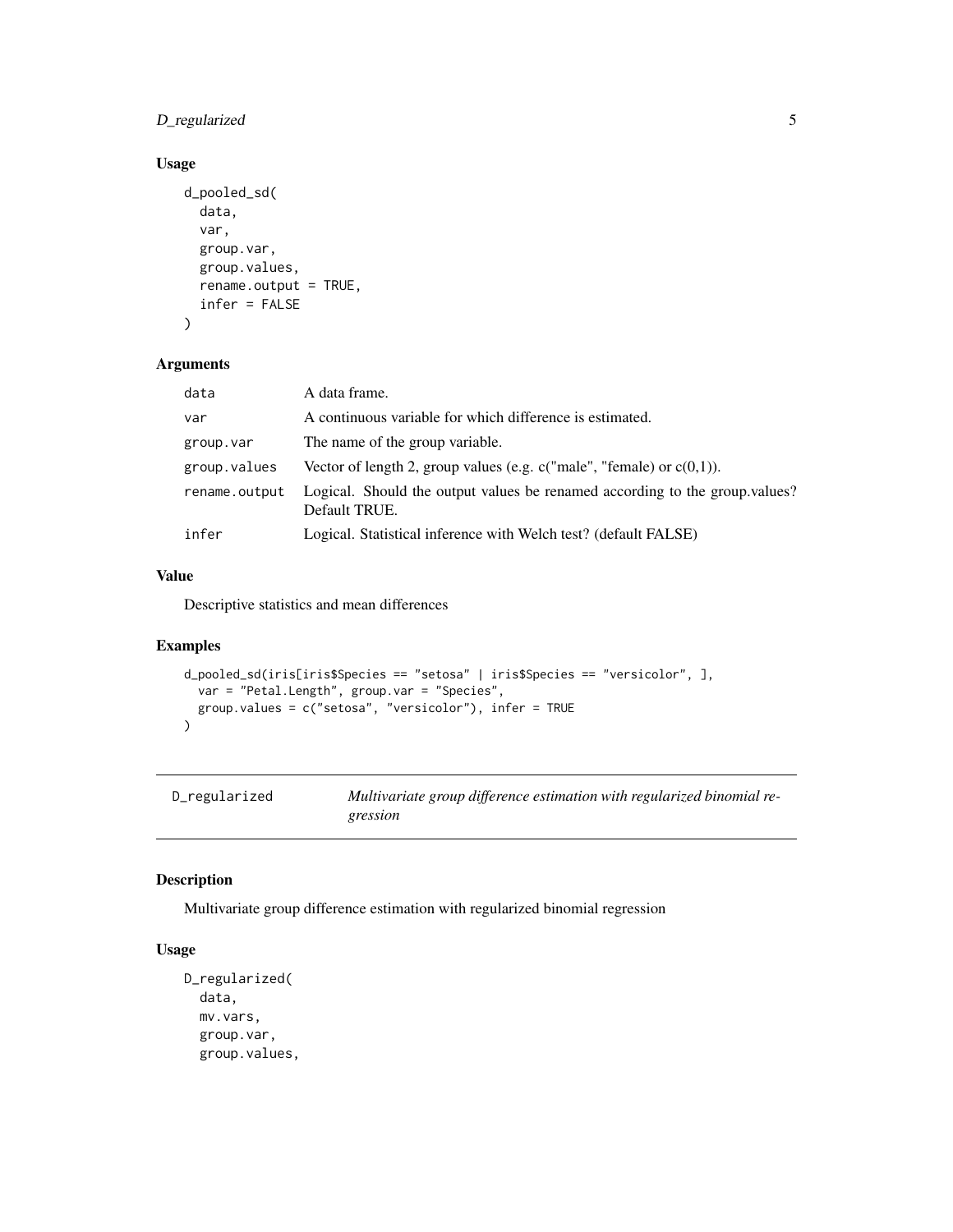```
alpha = 0.5,
 nfolds = 10,s = "lambda.mbda.min",type.measure = "deviance",
  rename.output = TRUE,
 out = FALSE,
 size = NULL,
 fold = FALSE,
 fold.var = NULL,
 pcc = FALSE,auc = FALSE,pred.prob = FALSE,
 prob.cutoffs = seq(0, 1, 0.2),
 append.data = FALSE
\mathcal{L}
```
## Arguments

| data          | A data frame.                                                                                                                 |
|---------------|-------------------------------------------------------------------------------------------------------------------------------|
| mv.vars       | Character vector. Variable names in the multivariate variable set.                                                            |
| group.var     | The name of the group variable.                                                                                               |
| group.values  | Vector of length 2, group values (e.g. $c("male", "female)$ or $c(0,1)$ ).                                                    |
| alpha         | Alpha-value for penalizing function ranging from 0 to 1: $0 =$ ridge regression, 1<br>$=$ lasso, 0.5 = elastic net (default). |
| nfolds        | Number of folds used for obtaining lambda (range from 3 to n-1, default 10).                                                  |
| S             | Which lambda value is used for predicted values? Either "lambda.min" (default)<br>or "lambda.1se".                            |
| type.measure  | Which measure is used during cross-validation. Default "deviance".                                                            |
| rename.output | Logical. Should the output values be renamed according to the group.values?<br>Default TRUE.                                  |
| out           | Logical. Should results and predictions be calculated on out-of-bad data set?<br>(Default FALSE)                              |
| size          | Integer. Number of cases in regularization data per each group. Default 1/4 of<br>cases.                                      |
| fold          | Logical. Is regularization applied across sample folds with separate predictions<br>for each fold? (Default FALSE)            |
| fold.var      | Character string. Name of the fold variable. (default NULL)                                                                   |
| pcc           | Logical. Include probabilities of correct classification? Default FALSE.                                                      |
| auc           | Logical. Include area under the receiver operating characteristics? Default<br>FALSE.                                         |
| pred.prob     | Logical. Include table of predicted probabilities? Default FALSE.                                                             |
| prob.cutoffs  | Vector. Cutoffs for table of predicted probabilities. Default $seq(0,1,0.20)$ .                                               |
| append.data   | Logical. If TRUE, the data is appended to the predicted variables.                                                            |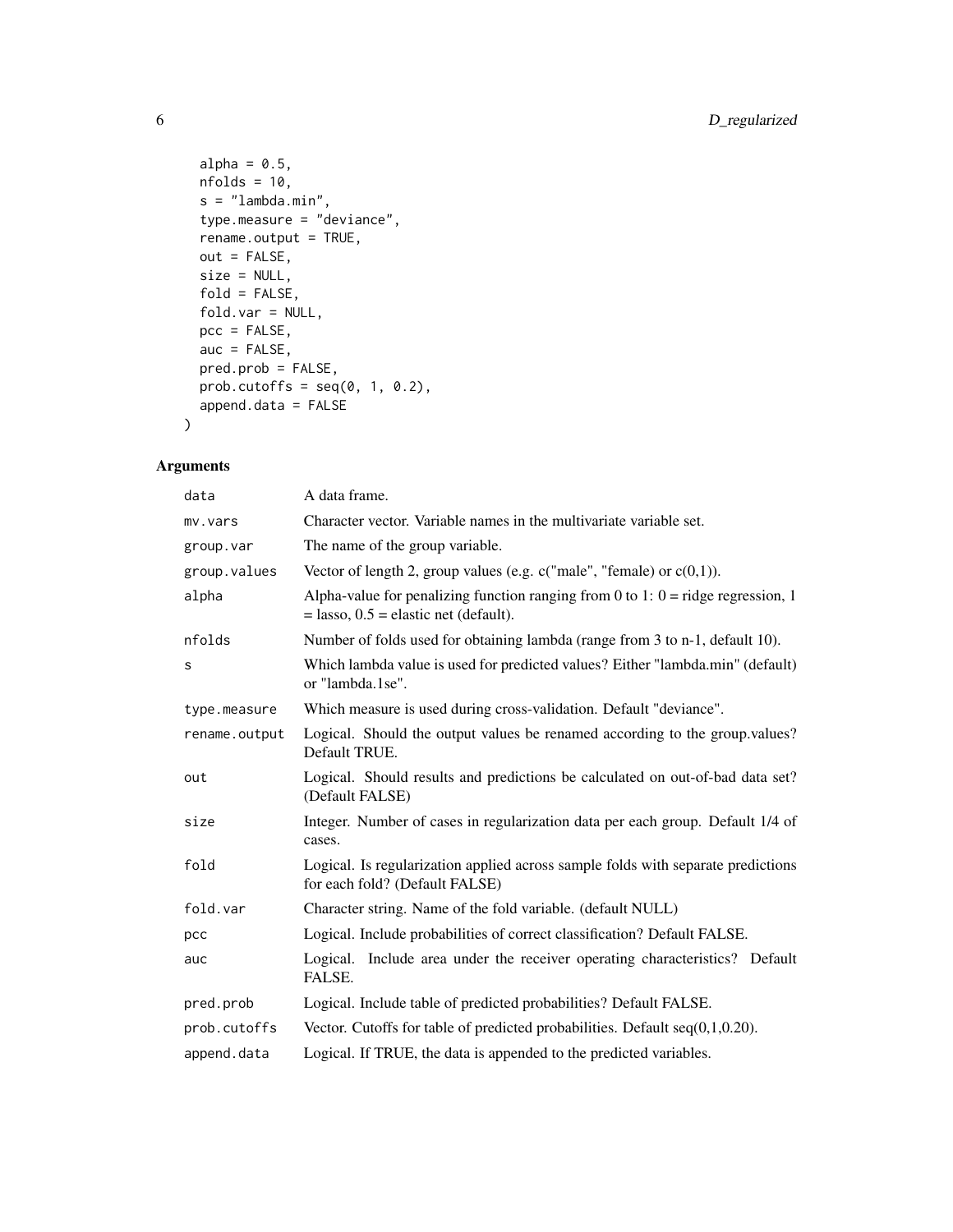#### <span id="page-6-0"></span>D\_regularized 7

#### Value

| -D       | Multivariate descriptive statistics and differences. |
|----------|------------------------------------------------------|
| pred.dat | A data frame with predicted values.                  |
| cv.mod   | Regularized regression model from cv.glmnet.         |
| P.table  | Table of predicted probabilities by cutoffs.         |

## References

Lönnqvist, J. E., & Ilmarinen, V. J. (2021). Using a continuous measure of genderedness to assess sex differences in the attitudes of the political elite. Political Behavior, 43, 1779–1800. https://doi.org/10.1007/s11109-021-09681-2

Ilmarinen, V. J., Vainikainen, M. P., & Lönnqvist, J. E. (2022). Is there a g-factor of genderedness? Using a continuous measure of genderedness to assess sex differences in personality, values, cognitive ability, school grades, and educational track. European Journal of Personality. https://doi.org/10.1177/089020702210881

## See Also

#### [cv.glmnet](#page-0-0)

#### Examples

```
D_regularized(
  data = iris[iris$Species == "setosa" | iris$Species == "versicolor", ],
  mv.vars = c("Sepal.Length", "Sepal.Width", "Petal.Length", "Petal.Width"),
  group.var = "Species", group.values = c("setosa", "versicolor")
)$D
# out-of-bag predictions
D_regularized(
  data = iris[iris$Species == "setosa" | iris$Species == "versicolor", ],
  mv.vars = c("Sepal.Length", "Sepal.Width", "Petal.Length", "Petal.Width"),
  group.var = "Species", group.values = c("setosa", "versicolor"),
  out = TRUE, size = 15, pcc = TRUE, auc = TRUE)$D
# separate sample folds
# generate data for 10 groups
set.seed(34246)
n1 < -100n2 < -10d <-
  data.frame(
    sex = sample(c("male", "female"), n1 * n2, replace = TRUE),fold = sample(x = LETTERS[1:n2], size = n1 * n2, replace = TRUE),
   x1 = \text{norm}(n1 * n2),
   x2 = rnorm(n1 * n2),
    x3 = \text{norm}(n1 * n2))
# Fit and predict with same data
```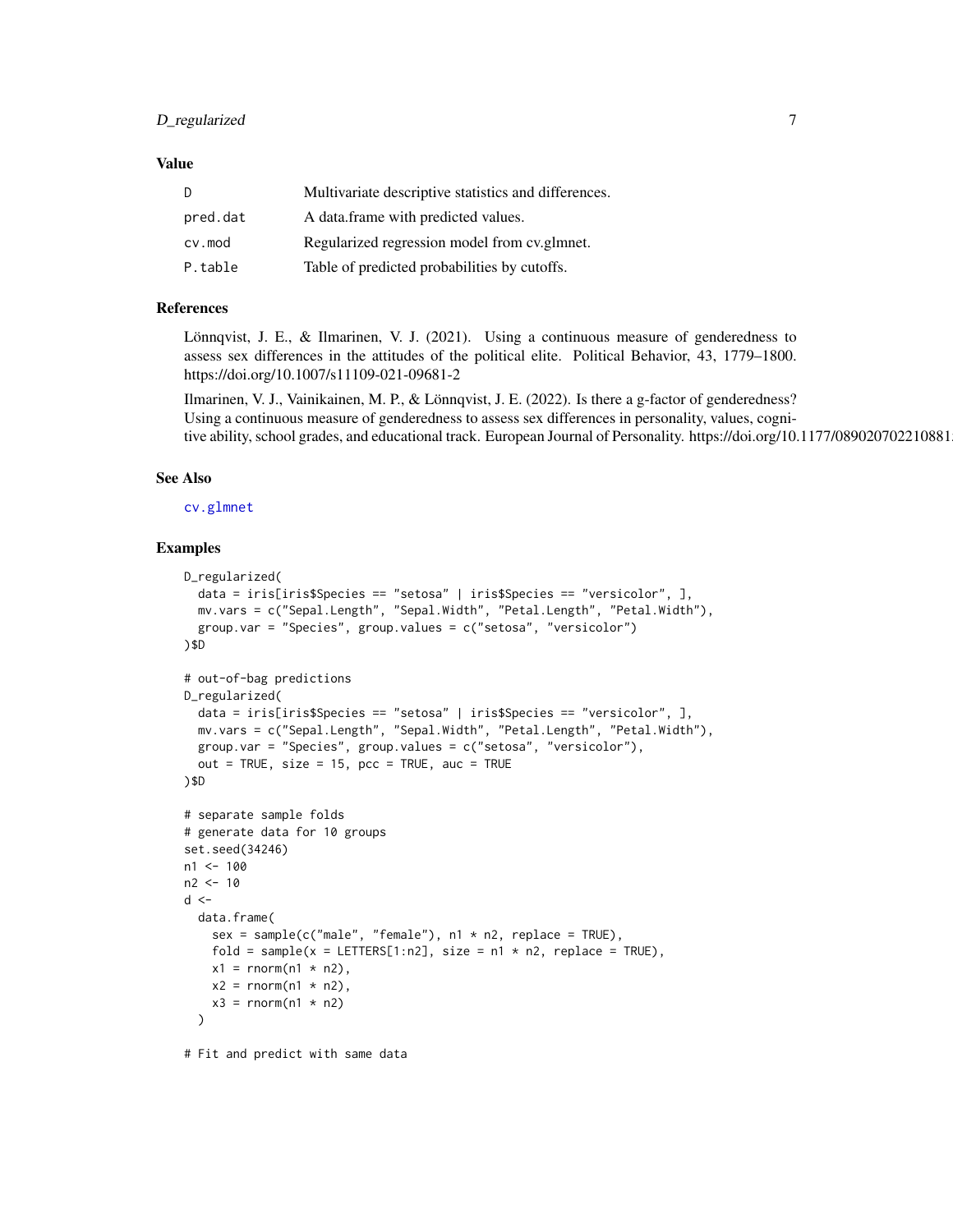```
D_regularized(
  data = d,
 mv.vars = c("x1", "x2", "x3"),
  group.var = "sex",group.values = c("female", "male"),
  fold.var = "fold",
  fold = TRUE,rename.output = TRUE
)$D
# Out-of-bag data for each fold
D_regularized(
  data = d,
  mv.vars = c("x1", "x2", "x3"),
  group.var = "sex",
  group.values = c("female", "male"),
  fold.var = "fold",
  size = 17,out = TRUE,fold = TRUE,
  rename.output = TRUE
)$D
```

| D_regularized_fold | Use manually defined data folds for regularization and obtain esti- |
|--------------------|---------------------------------------------------------------------|
|                    | mates for each separately.                                          |

## Description

Use manually defined data folds for regularization and obtain estimates for each separately.

#### Usage

```
D_regularized_fold(
  data,
 mv.vars,
  group.var,
  group.values,
  alpha = 0.5,
  s = "lambda.min",type.measure = "deviance",
  rename.output = TRUE,
  fold.var,
  append.data = FALSE
)
```
<span id="page-7-0"></span>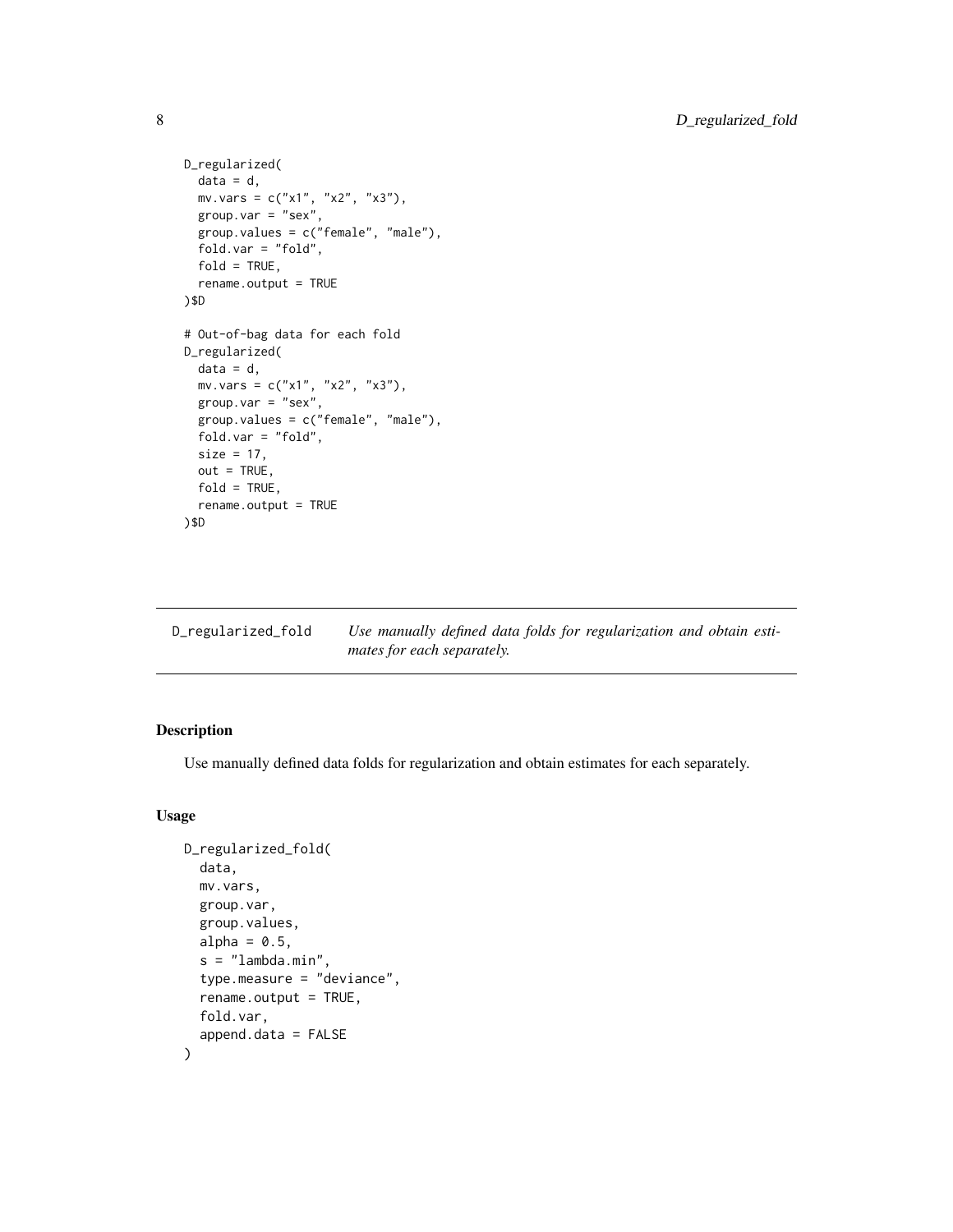## <span id="page-8-0"></span>Arguments

| data          | A data frame.                                                                                                                 |
|---------------|-------------------------------------------------------------------------------------------------------------------------------|
| mv.vars       | Character vector. Variable names in the multivariate variable set.                                                            |
| group.var     | The name of the group variable.                                                                                               |
| group.values  | Vector of length 2, group values (e.g. $c("male", "female)$ or $c(0,1)$ ).                                                    |
| alpha         | Alpha-value for penalizing function ranging from 0 to 1: $0 =$ ridge regression, 1<br>$=$ lasso, 0.5 = elastic net (default). |
| S             | Which lambda value is used for predicted values? Either "lambda.min" (default)<br>or "lambda.1se".                            |
| type.measure  | Which measure is used during cross-validation. Default "deviance".                                                            |
| rename.output | Logical. Should the output values be renamed according to the group values?<br>Default TRUE.                                  |
| fold.var      | Character string. Name of the fold variable.                                                                                  |
| append.data   | Logical. If TRUE, the original data is appended to the predicted variables.                                                   |

## Value

| D        | Multivariate descriptive statistics and differences. |
|----------|------------------------------------------------------|
| pred.dat | A data.frame with predicted values.                  |
| cv.mod   | Regularized regression model from cv.glmnet.         |

## See Also

[cv.glmnet](#page-0-0)

#### Examples

```
set.seed(34246)
n1 < -100n2 <- 10
d <-
  data.frame(
    sex = sample(c("male", "female"), n1 * n2, replace = TRUE),fold = sample(x = LETTER[1:n2], size = n1 * n2, replace = TRUE),x1 = \text{norm}(n1 * n2),x2 = rnorm(n1 * n2),
    x3 = \text{norm}(n1 * n2))
D_regularized_fold(
  data = d,
  mv.vars = c("x1", "x2", "x3"),
  group.var = "sex",group.values = c("female", "male"),
  fold.var = "fold"
)$D
```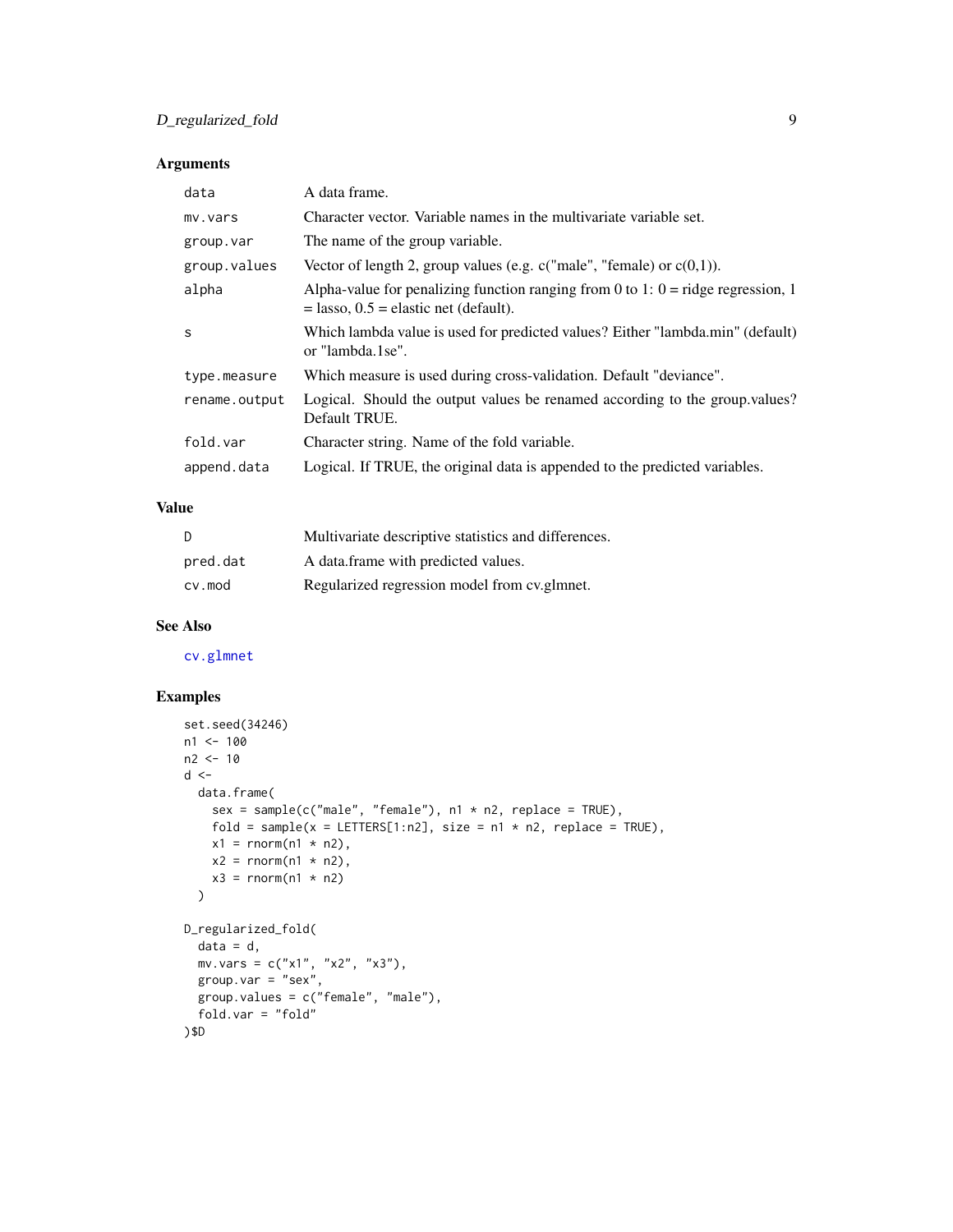```
D_regularized_fold_out
```
*Use separate data partitions for regularization and estimation across defined data folds.*

## Description

Use separate data partitions for regularization and estimation across defined data folds.

## Usage

```
D_regularized_fold_out(
  data,
  mv.vars,
  group.var,
  group.values,
 alpha = 0.5,
  s = "lambda.mbda.min",type.measure = "deviance",
  rename.output = TRUE,
  size = NULL,
  fold.var,
 pcc = FALSE,auc = FALSE,
  pred.prob = FALSE,
 prob.cutoffs = seq(from = 0, to = 1, by = 0.2),
  append.data = FALSE\mathcal{L}
```
## Arguments

| data          | A data frame.                                                                                                                 |
|---------------|-------------------------------------------------------------------------------------------------------------------------------|
| mv.vars       | Character vector. Variable names in the multivariate variable set.                                                            |
| group.var     | The name of the group variable.                                                                                               |
| group.values  | Vector of length 2, group values (e.g. $c("male", "female)$ or $c(0,1)$ ).                                                    |
| alpha         | Alpha-value for penalizing function ranging from 0 to 1: $0 =$ ridge regression, 1<br>$=$ lasso, 0.5 = elastic net (default). |
| S             | Which lambda value is used for predicted values? Either "lambda.min" (default)<br>or "lambda.1se".                            |
| type.measure  | Which measure is used during cross-validation. Default "deviance".                                                            |
| rename.output | Logical. Should the output values be renamed according to the group values?<br>Default TRUE.                                  |
| size          | Integer. Size of regularization data per each group. Default 1/4 of cases.                                                    |
| fold.var      | Name of the fold variable.                                                                                                    |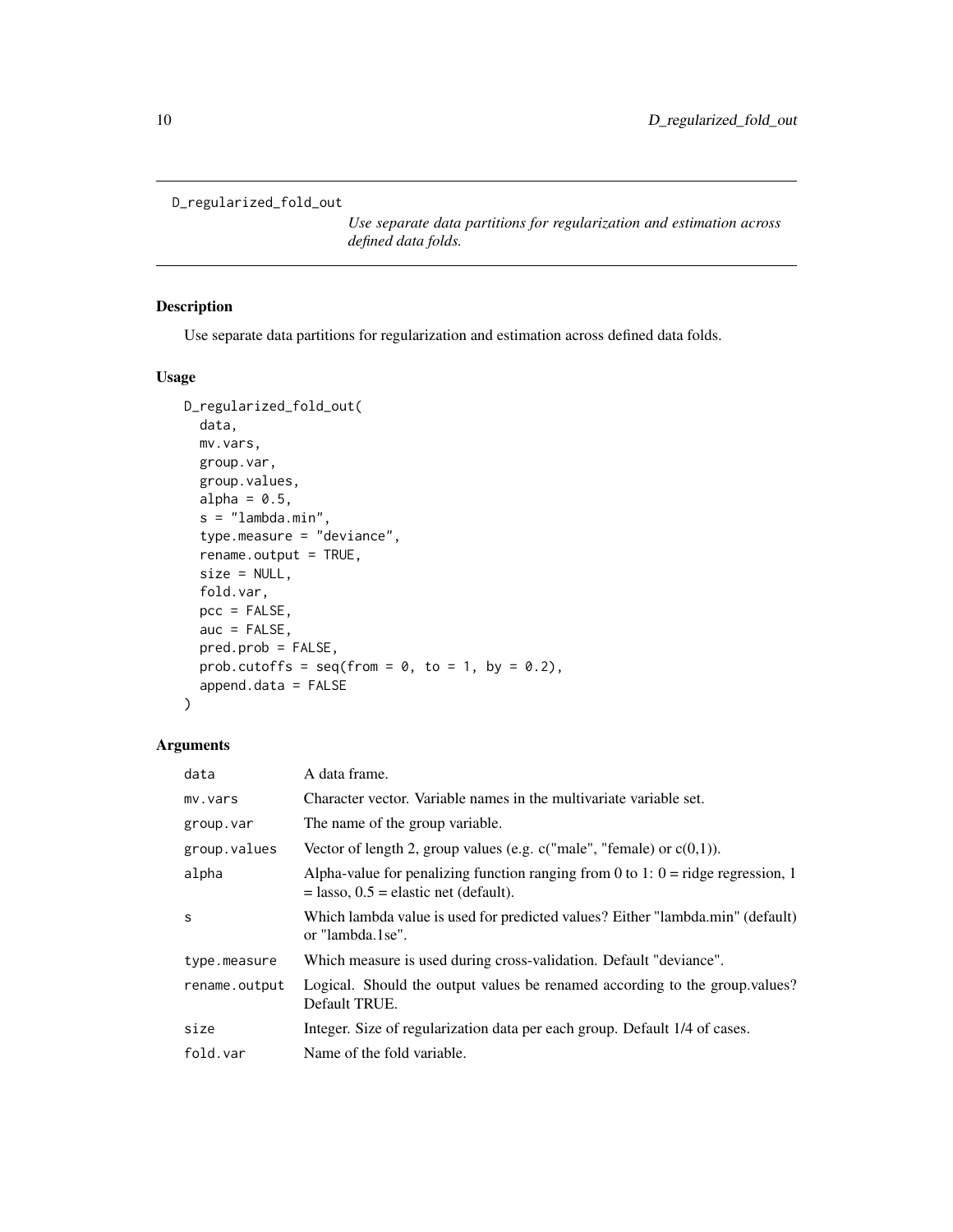## <span id="page-10-0"></span>D\_regularized\_out 11

| pcc          | Logical. Include probabilities of correct classification? Default FALSE.              |
|--------------|---------------------------------------------------------------------------------------|
| auc          | Logical. Include area under the receiver operating characteristics? Default<br>FALSE. |
| pred.prob    | Logical. Include table of predicted probabilities? Default FALSE.                     |
| prob.cutoffs | Vector. Cutoffs for table of predicted probabilities. Default $seq(0,1,0.20)$ .       |
| append.data  | Logical. If TRUE, the testing data split is appended to the predicted variables.      |

## Value

| D        | Multivariate descriptive statistics and differences. |
|----------|------------------------------------------------------|
| pred.dat | A data frame with predicted values.                  |
| cv.mod   | Regularized regression model from cv.glmnet.         |
| P.table  | Table of predicted probabilities by cutoffs.         |

## Examples

```
set.seed(34246)
n1 <- 100
n2 < -10d <-
  data.frame(
    sex = sample(c("male", "female"), n1 * n2, replace = TRUE),fold = sample(x = LETTER[1:n2], size = n1 * n2, replace = TRUE),x1 = \text{norm}(n1 * n2),x2 = rnorm(n1 * n2),
    x3 = rnorm(n1 * n2))
D_regularized_fold_out(
  data = d,
  mv.vars = c("x1", "x2", "x3"),
  group.var = "sex",
  group.values = c("female", "male"),
  fold.var = "fold",
  size = 17,pcc = TRUE
)$D
```
D\_regularized\_out *Use separate data partition for regularization and estimation.*

## Description

Use separate data partition for regularization and estimation.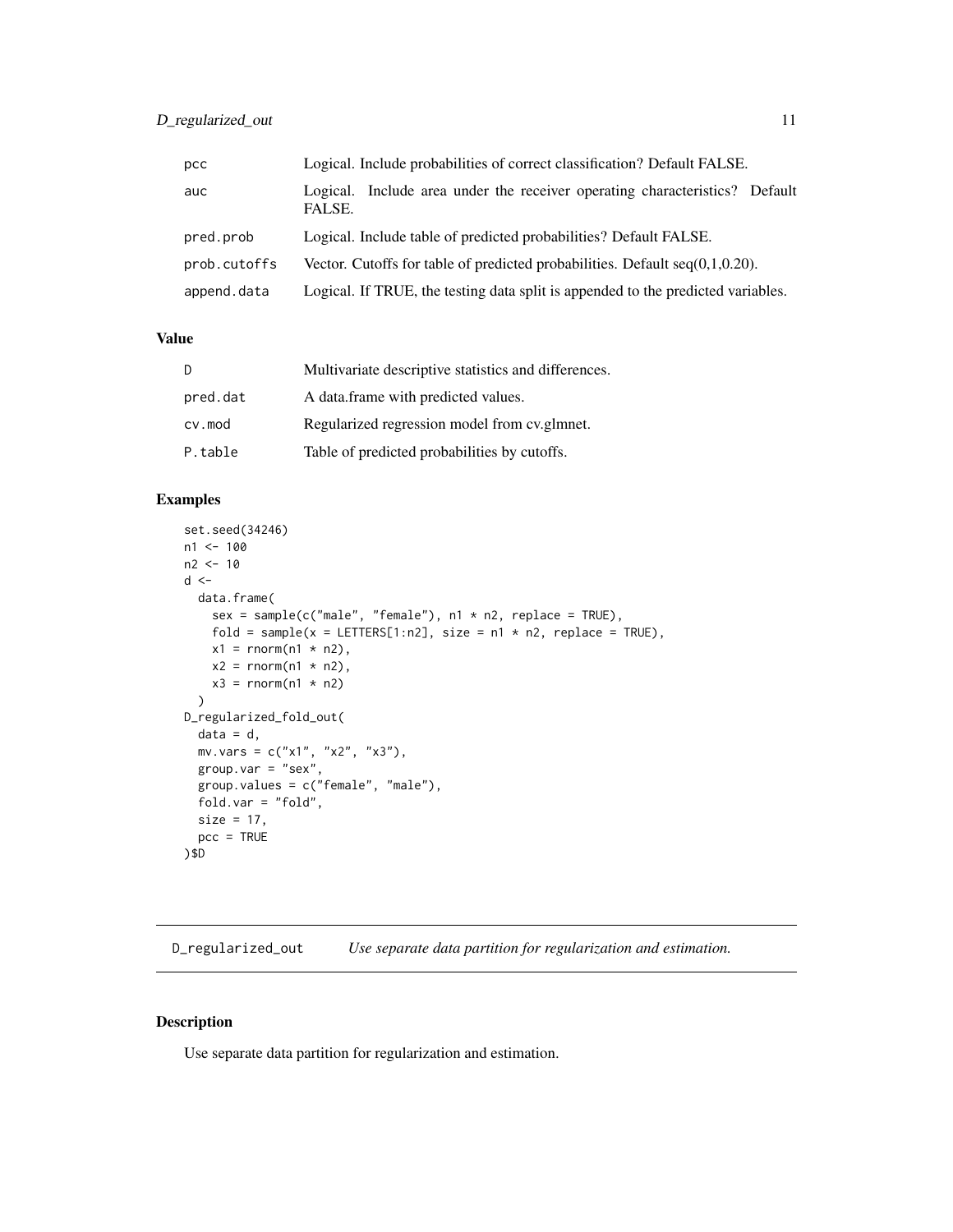## Usage

```
D_regularized_out(
 data,
 mv.vars,
 group.var,
 group.values,
 alpha = 0.5,
 nfolds = 10,
 s = "lambda.min",
 type.measure = "deviance",
 rename.output = TRUE,
 size = NULL,
 pcc = FALSE,
 auc = FALSE,pred.prob = FALSE,
 prob.cutoffs = seq(from = 0, to = 1, by = 0.2),
 append.data = FALSE
)
```
## Arguments

| data          | A data frame.                                                                                                                 |
|---------------|-------------------------------------------------------------------------------------------------------------------------------|
| mv.vars       | Character vector. Variable names in the multivariate variable set.                                                            |
| group.var     | The name of the group variable.                                                                                               |
| group.values  | Vector of length 2, group values (e.g. $c("male", "female)$ or $c(0,1)$ ).                                                    |
| alpha         | Alpha-value for penalizing function ranging from 0 to 1: $0 =$ ridge regression, 1<br>$=$ lasso, 0.5 = elastic net (default). |
| nfolds        | Number of folds used for obtaining lambda (range from 3 to n-1, default 10).                                                  |
| S             | Which lambda value is used for predicted values? Either "lambda.min" (default)<br>or "lambda.1se".                            |
| type.measure  | Which measure is used during cross-validation. Default "deviance".                                                            |
| rename.output | Logical. Should the output values be renamed according to the group.values?<br>Default TRUE.                                  |
| size          | Integer. Size of regularization data per each group. Default 1/4 of cases.                                                    |
| pcc           | Logical. Include probabilities of correct classification? Default FALSE.                                                      |
| auc           | Logical. Include area under the receiver operating characteristics? Default<br>FALSE.                                         |
| pred.prob     | Logical. Include table of predicted probabilities? Default FALSE.                                                             |
| prob.cutoffs  | Vector. Cutoffs for table of predicted probabilities. Default $seq(0,1,0.20)$ .                                               |
| append.data   | Logical. If TRUE, the testing data split is appended to the predicted variables.                                              |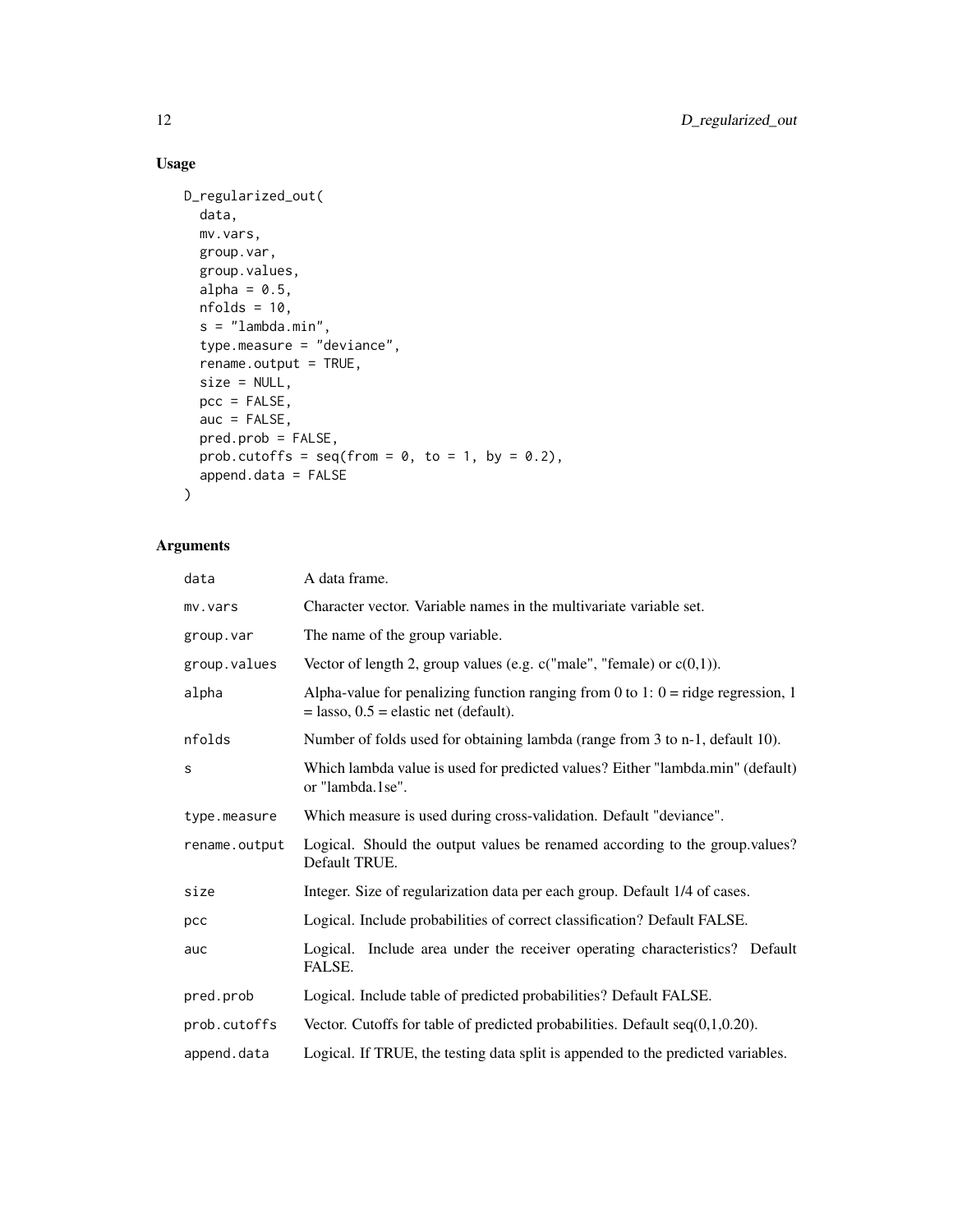## <span id="page-12-0"></span>Value

| D        | Multivariate descriptive statistics and differences. |
|----------|------------------------------------------------------|
| pred.dat | A data frame with predicted values.                  |
| cv.mod   | Regularized regression model from cv.glmnet.         |
| P.table  | Table of predicted probabilities by cutoffs.         |

## Examples

```
D_regularized_out(
 data = iris[iris$Species == "setosa" |
   iris$Species == "versicolor", ],
  mv \cdot vars = c("Sepal.Length", "Sepal.Width",
    "Petal.Length", "Petal.Width"
  ),
  group.var = "Species",
  group.values = c("setosa", "versicolor"),
  size = 40,pcc = TRUE
)$D
```
D\_regularized\_vanilla *Use same data partition for regularization and estimation.*

## Description

Use same data partition for regularization and estimation.

#### Usage

```
D_regularized_vanilla(
  data,
 mv.vars,
 group.var,
  group.values,
  alpha = 0.5,
  nfolds = 10,
  s = "lambda.min",type.measure = "deviance",
  rename.output = TRUE,
  append.data = FALSE
\mathcal{E}
```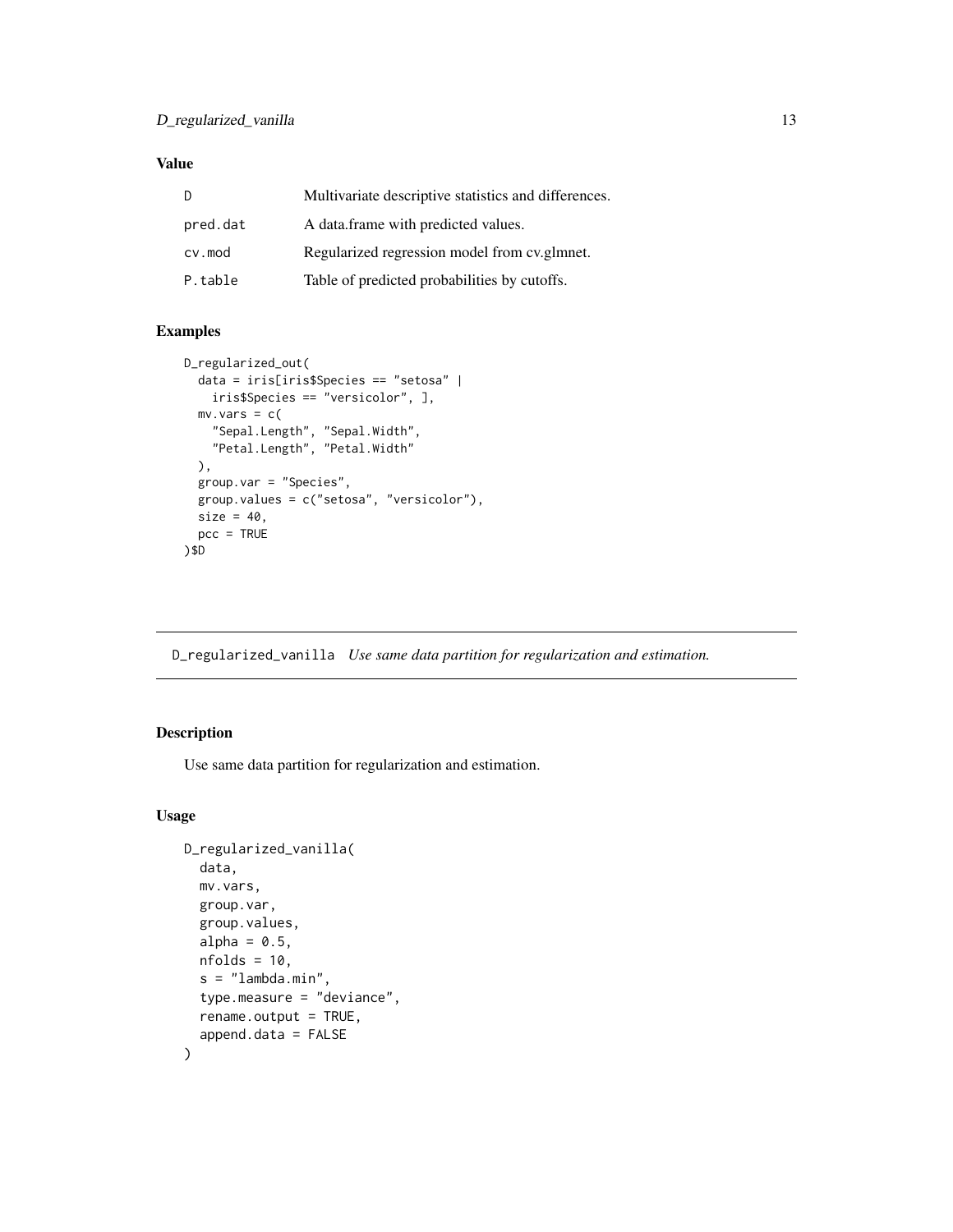## <span id="page-13-0"></span>Arguments

| data          | A data frame.                                                                                                                 |
|---------------|-------------------------------------------------------------------------------------------------------------------------------|
| mv.vars       | Character vector. Variable names in the multivariate variable set.                                                            |
| group.var     | The name of the group variable.                                                                                               |
| group.values  | Vector of length 2, group values (e.g. $c("male", "female)$ or $c(0,1)$ ).                                                    |
| alpha         | Alpha-value for penalizing function ranging from 0 to 1: $0 =$ ridge regression, 1<br>$=$ lasso, 0.5 = elastic net (default). |
| nfolds        | Number of folds used for obtaining lambda (range from 3 to n-1, default 10).                                                  |
| S             | Which lambda value is used for predicted values? Either "lambda.min" (default)<br>or "lambda.1se".                            |
| type.measure  | Which measure is used during cross-validation. Default "deviance".                                                            |
| rename.output | Logical. Should the output values be renamed according to the group values?<br>Default TRUE.                                  |
| append.data   | Logical. If TRUE, the original data is appended to the predicted variables.                                                   |
|               |                                                                                                                               |

## Value

| D        | Multivariate descriptive statistics and differences. |
|----------|------------------------------------------------------|
| pred.dat | A data.frame with predicted values.                  |
| cv.mod   | Regularized regression model from cv.glmnet.         |

## See Also

#### [cv.glmnet](#page-0-0)

## Examples

```
D_regularized(
 data = iris[iris$Species == "setosa" | iris$Species == "versicolor", ],
  mv.vars = c("Sepal.Length", "Sepal.Width", "Petal.Length", "Petal.Width"),
  group.var = "Species", group.values = c("setosa", "versicolor")
)$D
```
ml\_dadas *Predicting algebraic difference scores in multilevel model*

## Description

Decomposes difference score predictions to predictions of difference score components by probing simple effects at the levels of the binary moderator.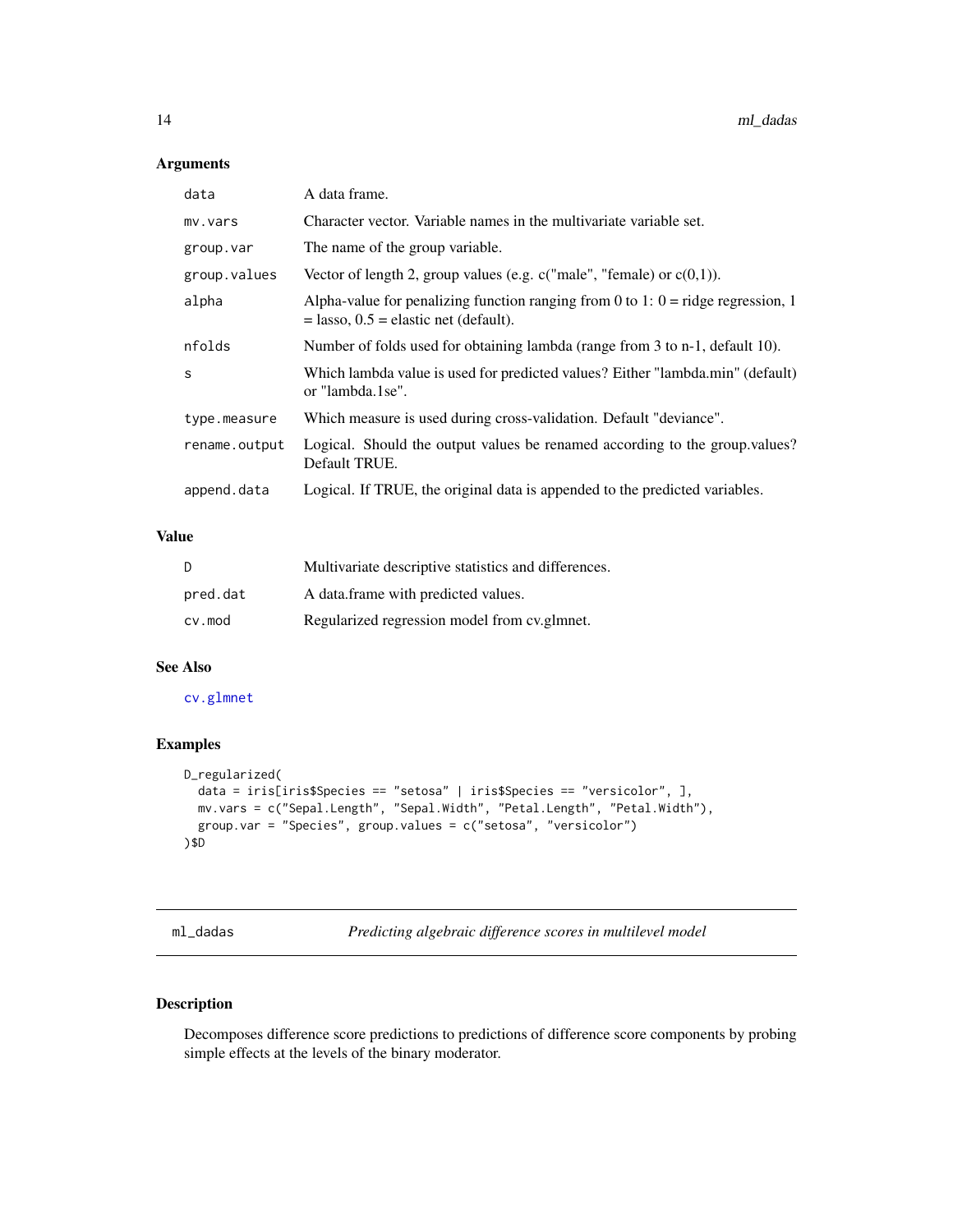#### ml\_dadas 15

## Usage

```
ml_dadas(
  model,
 predictor,
  diff_var,
  diff_var_values,
  scaled_estimates = FALSE,
  re_cov_test = FALSE,
  var_boot_test = FALSE,
  nsim = NULL,
  level = 0.95,seed = NULL
\mathcal{L}
```
## Arguments

| model            | Multilevel model fitted with lmerTest.                                                                                         |  |
|------------------|--------------------------------------------------------------------------------------------------------------------------------|--|
| predictor        | Character string. Variable name of independent variable predicting difference<br>score.                                        |  |
| diff_var         | Character string. A variable indicative of difference score components (two<br>groups).                                        |  |
| diff_var_values  |                                                                                                                                |  |
|                  | Vector. Values of the component score groups in diff_var.                                                                      |  |
| scaled_estimates |                                                                                                                                |  |
|                  | Logical. Are scaled estimates obtained? Does fit a reduced model for correct<br>standard deviations. (Default FALSE)           |  |
| re_cov_test      | Logical. Significance test for random effect covariation? Does fit a reduced<br>model without the correlation. (Default FALSE) |  |
| var_boot_test    | Logical. Compare variance by lower-level groups at the upper-level in a reduced<br>model with bootstrap? (Default FALSE)       |  |
| nsim             | Numeric. Number of bootstrap simulations.                                                                                      |  |
| level            | Numeric. The confidence level required for the var_boot_test output (Default<br>.95)                                           |  |
| seed             | Numeric. Seed number for bootstrap simulations.                                                                                |  |

## Value

| dadas       | A data frame including regression coefficients for component scores and dadas.                           |  |  |
|-------------|----------------------------------------------------------------------------------------------------------|--|--|
|             | scaled_estimates                                                                                         |  |  |
|             | Scaled regression coefficients for difference score components and difference<br>score.                  |  |  |
|             | vpc_at_reduced Variance partition coefficients in the model without the predictor and interac-<br>tions. |  |  |
| re_cov_test | Likelihood ratio significance test for random effect covariation.                                        |  |  |
|             | boot_var_diffs List of different variance bootstrap tests.                                               |  |  |
|             |                                                                                                          |  |  |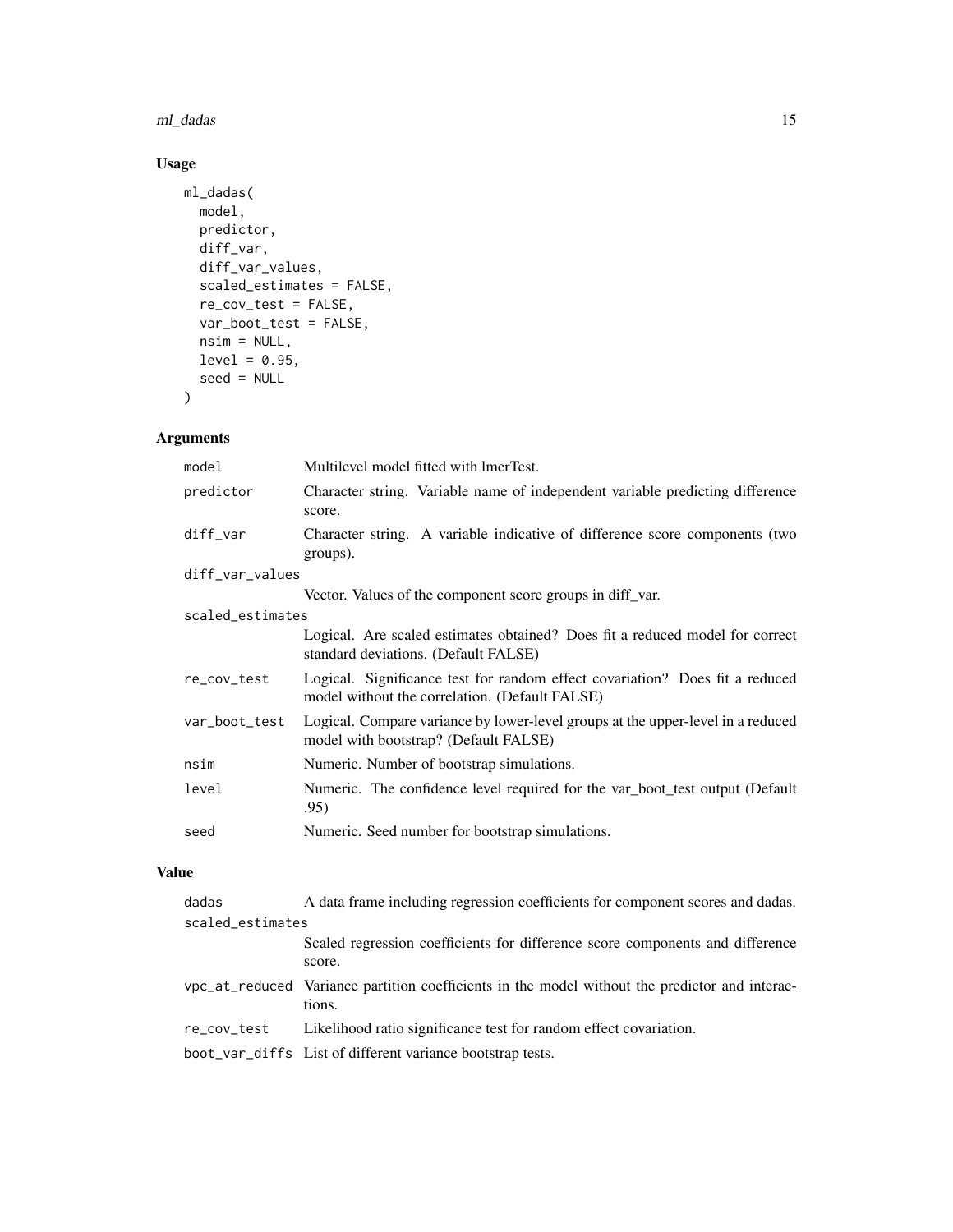#### Examples

```
## Not run:
set.seed(95332)
n1 <- 10 # groups
n2 <- 10 # observations per group
dat <- data.frame(
  group = rep(c(LETTERS[1:n1]), each = n2),x = sample(c(-0.5, 0.5), n1 * n2, replace = TRUE),w = rep(sample(1:5, n1, replace = TRUE), each = n2),y = sample(1:5, n1 * n2, replace = TRUE))
library(lmerTest)
fit \leq lmerTest::lmer(y \sim x \star w + (x | group),
  data = dat
)
round(ml_dadas(fit,
  predictor = \sqrt[n]{w},
  diff\_var = "x",diff_var_values = c(0.5, -0.5))$dadas, 3)
## End(Not run)
```
pcc *Returns probabilities of correct classification for both groups in independent data partition.*

## Description

Returns probabilities of correct classification for both groups in independent data partition.

#### Usage

```
pcc(data, pred.var, group.var, group.values)
```
#### Arguments

| data         | Data frame including predicted values (e.g., pred.dat from D_regularized_out). |
|--------------|--------------------------------------------------------------------------------|
| pred.var     | Character string. Variable name for predicted values.                          |
| group.var    | The name of the group variable.                                                |
| group.values | Vector of length 2, group values (e.g. $c("male", "female)$ or $c(0,1)$ ).     |

## Value

Vector of length 2. Probabilities of correct classification.

<span id="page-15-0"></span>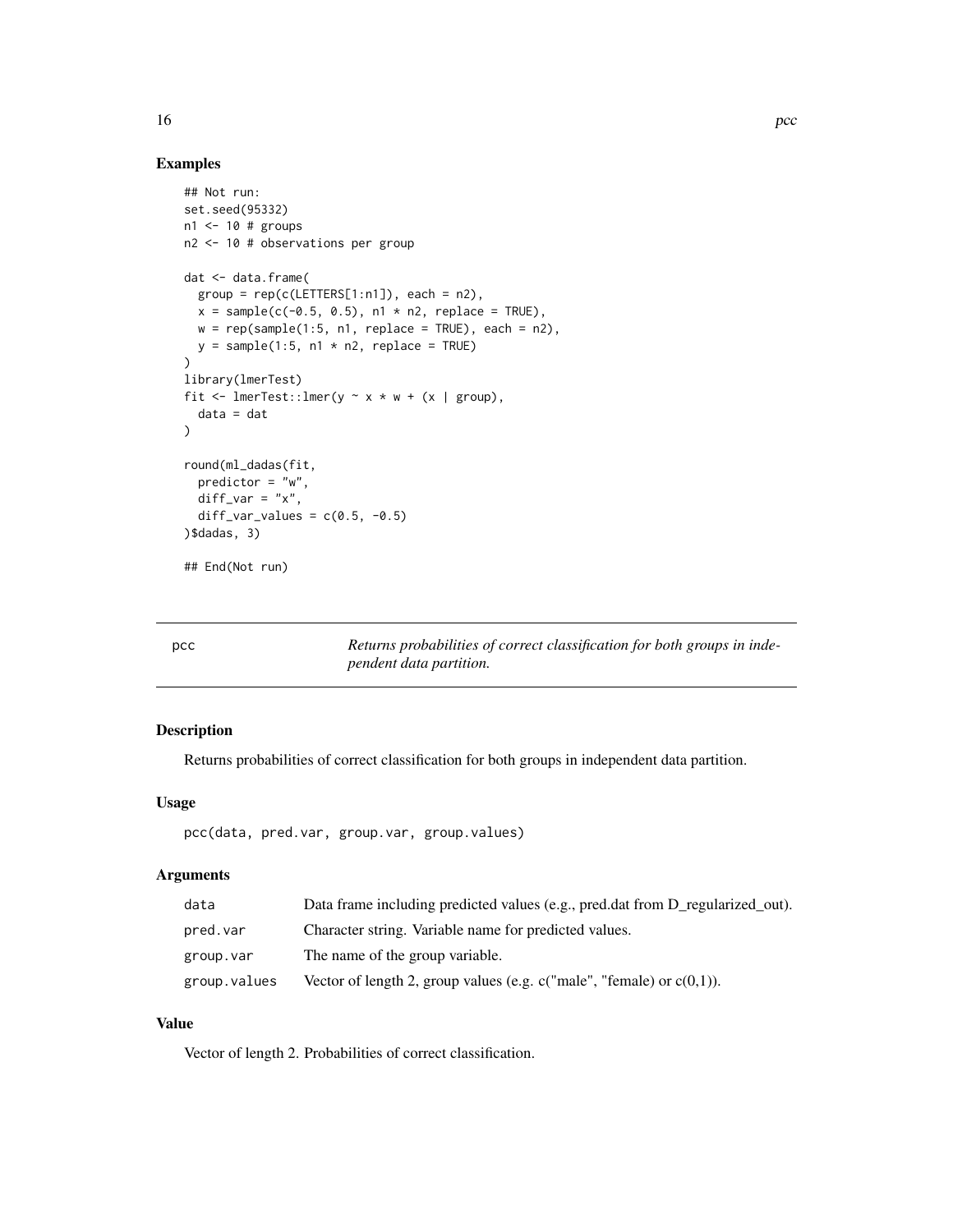## <span id="page-16-0"></span>reliability\_dms 17

#### Examples

```
D_out <- D_regularized_out(
  data = iris[iris$Species == "versicolor" | iris$Species == "virginica", ],
  mv.vars = c("Sepal.Length", "Sepal.Width", "Petal.Length", "Petal.Width"),
  group.var = "Species", group.values = c("version", "virginica"),
  size = 15\lambdapcc(
  data = D_out$pred.dat,
  pred.var = "pred",
  group.var = "group",
  group.values = c("versicolor", "virginica")
\mathcal{L}
```
reliability\_dms *Reliability calculation for difference score variable that is a difference between two mean variables calculated over upper-level units (e.g., sex differences across countries)*

## Description

Calculates reliability of difference score (Johns, 1981) based on two separate ICC2 values (Bliese, 2000), standard deviations of mean values over upper-level units, and correlations between the mean values across upper-level units.

## Usage

```
reliability_dms(
 model = NULL,data = NULL,
 diff_var,
 diff_var_values,
  var,
 group_var
)
```
#### Arguments

| model           | Multilevel model fitted with lmer (default NULL)                                                     |  |
|-----------------|------------------------------------------------------------------------------------------------------|--|
| data            | Long format data frame (default NULL)                                                                |  |
| diff_var        | Character string. A variable indicative of difference score components (two<br>groups).              |  |
| diff_var_values |                                                                                                      |  |
|                 | Vector. Values of the component score groups in diff_var.                                            |  |
| var             | Character string. Name of the dependent variable or variable of which mean<br>values are calculated. |  |
| group_var       | Character string. Upper-level clustering unit.                                                       |  |
|                 |                                                                                                      |  |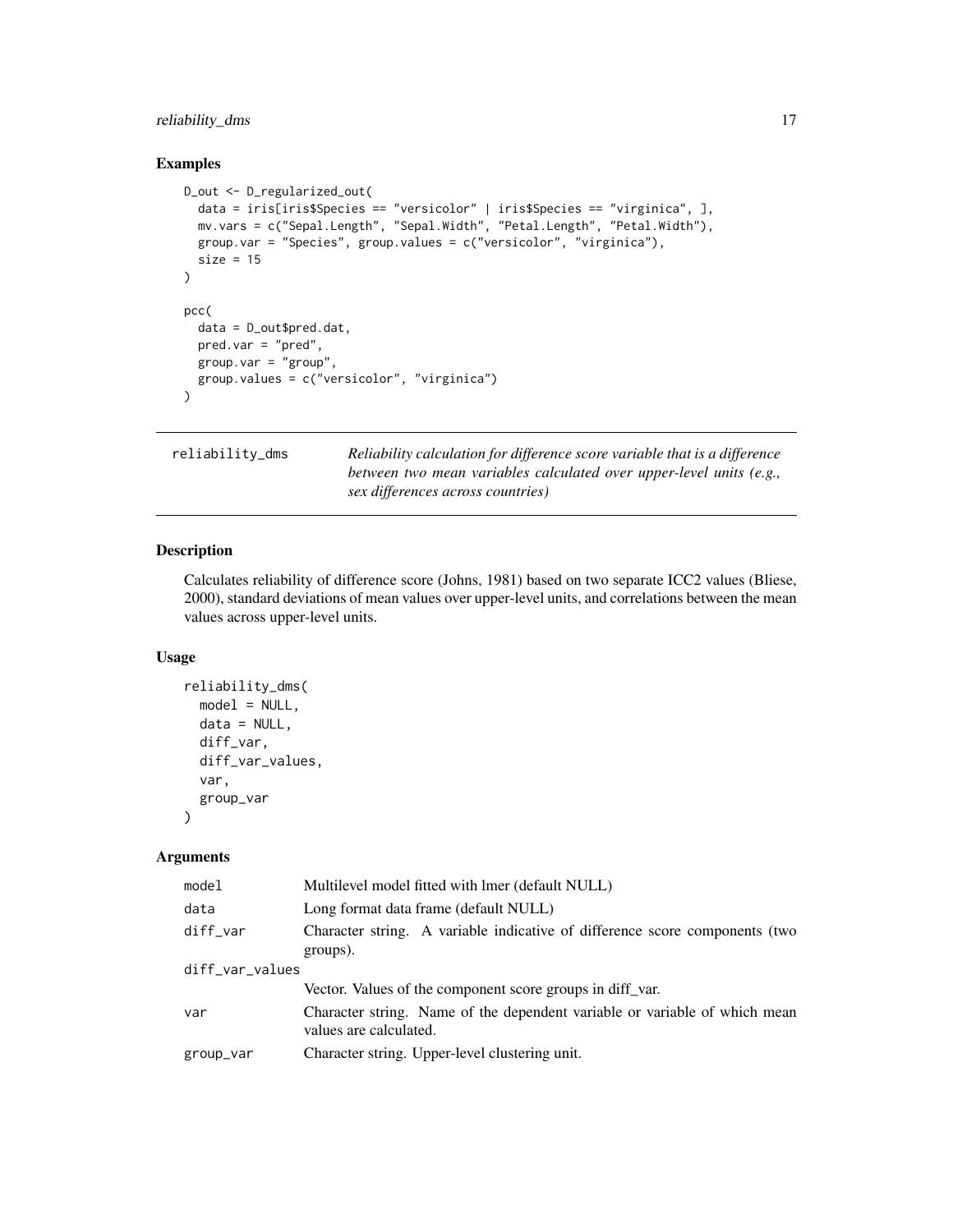#### <span id="page-17-0"></span>Value

A vector including ICC2s (r11 and r22), SDs (sd1 and sd2), correlation between means (r12), and reliability of the mean difference variable.

#### References

Bliese, P. D. (2000). Within-group agreement, non-independence, and reliability: Implications for data aggregation and analysis. In K. J. Klein & S. W. J. Kozlowski (Eds.), Multilevel theory, research, and methods in organizations: Foundations, extensions, and new directions (pp. 349–381). Jossey-Bass.

Johns, G. (1981). Difference score measures of organizational behavior variables: A critique. Organizational Behavior and Human Performance, 27(3), 443–463. https://doi.org/10.1016/0030- 5073(81)90033-7

#### Examples

```
set.seed(4317)
n2 <- 20
n1 < -200ri <- rnonm(n2, m = 0.5, sd = 0.2)rs \le 0.5 * ri + rnorm(n2, m = 0.3, sd = 0.15)d.list <- list()
for (i in 1:n2) {
  x \leq -\text{rep}(c(-0.5, 0.5), \text{ each } = n1 / 2)y \leftarrow ri[i] + rs[i] * x + rnorm(n1)d.list[[i]] \leftarrow \text{cbind}(x, y, i)}
d <- data.frame(do.call(rbind, d.list))
names(d) <- c("x", "y", "cntry")
reliability_dms(
  data = d, diff_var = "x",
  diff_var_values = c(-0.5, 0.5), var = "y", group_var = "cntry"
)
```
sem\_dadas *Predicting algebraic difference scores in structural equation model*

#### Description

Predicting algebraic difference scores in structural equation model

#### Usage

```
sem_dadas(
  data,
  var1,
  var2,
```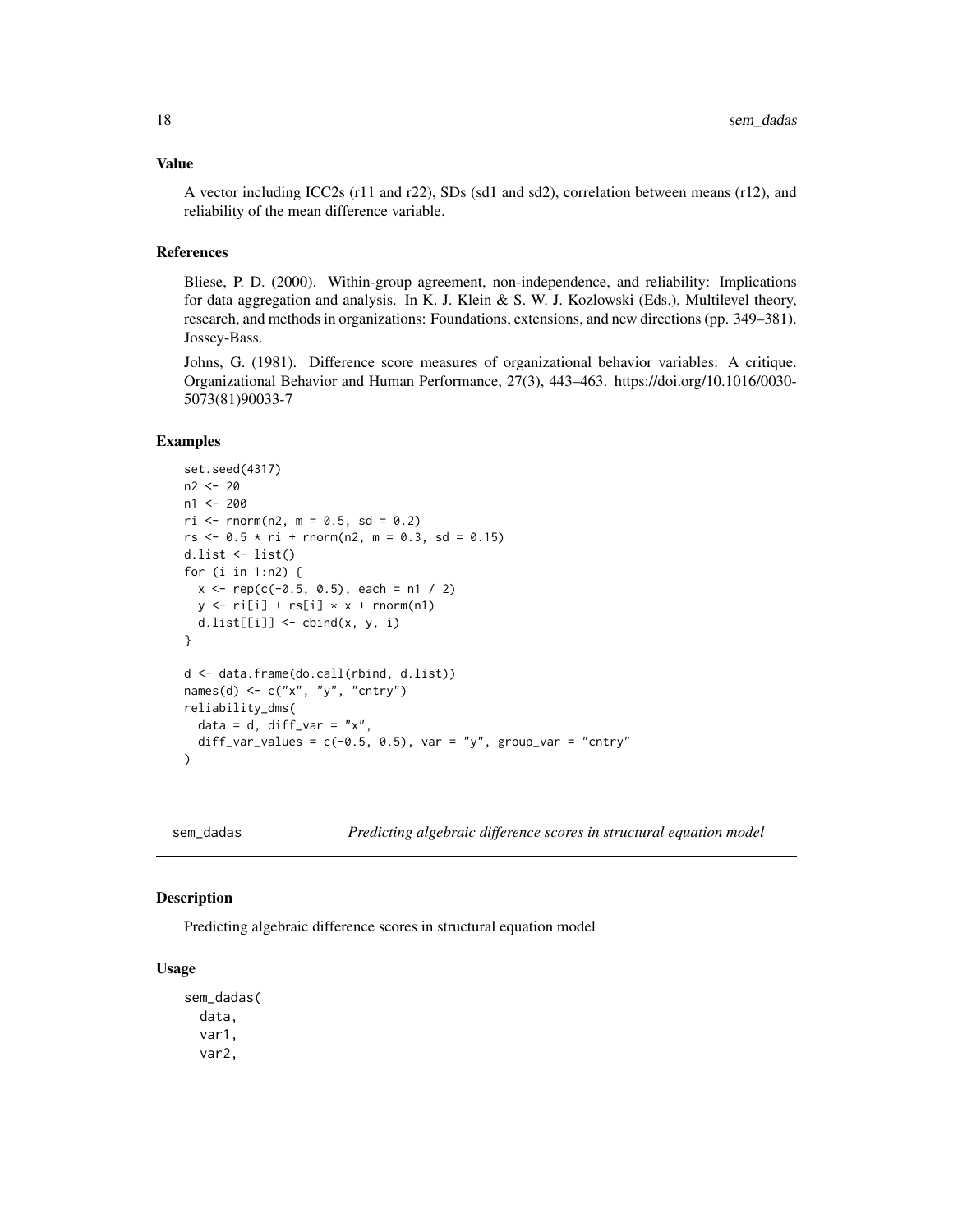## sem\_dadas 19

```
center = FALSE,
 scale = FALSE,
 predictor,
 covariates = NULL,
 estimator = "MLR",level = 0.95,sampling.weights = NULL
)
```
## Arguments

| data             | A data frame.                                                                              |
|------------------|--------------------------------------------------------------------------------------------|
| var1             | Character string. Variable name of first component score of difference score<br>$(Y_1)$ .  |
| var2             | Character string. Variable name of second component score of difference score<br>$(Y_2)$ . |
| center           | Logical. Are var1 and var2 centered around their grand mean? (Default FALSE)               |
| scale            | Logical. Are var1 and var2 scaled with their pooled sd? (Default FALSE)                    |
| predictor        | Character string. Variable name of independent variable predicting difference<br>score.    |
| covariates       | Character string or vector. Variable names of covariates (Default NULL).                   |
| estimator        | Character string. Estimator used in SEM (Default "MLR").                                   |
| level            | Numeric. The confidence level required for the result output (Default .95)                 |
| sampling.weights |                                                                                            |
|                  | Character string. Name of sampling weights variable.                                       |

## Value

| descriptives        | Means, standard deviations, and intercorrelations.                         |
|---------------------|----------------------------------------------------------------------------|
| parameter_estimates |                                                                            |
|                     | Parameter estimates from the structural equation model.                    |
|                     | variance test Variances and covariances of component scores.               |
| transformed_data    |                                                                            |
|                     | Data frame with variables used in SEM.                                     |
| dadas               | One sided dadas-test for positivity of $abs(b_11-b_21) - abs(b_11+b_21)$ . |
| results             | Summary of key results.                                                    |

## References

Edwards, J. R. (1995). Alternatives to Difference Scores as Dependent Variables in the Study of Congruence in Organizational Research. Organizational Behavior and Human Decision Processes, 64(3), 307–324.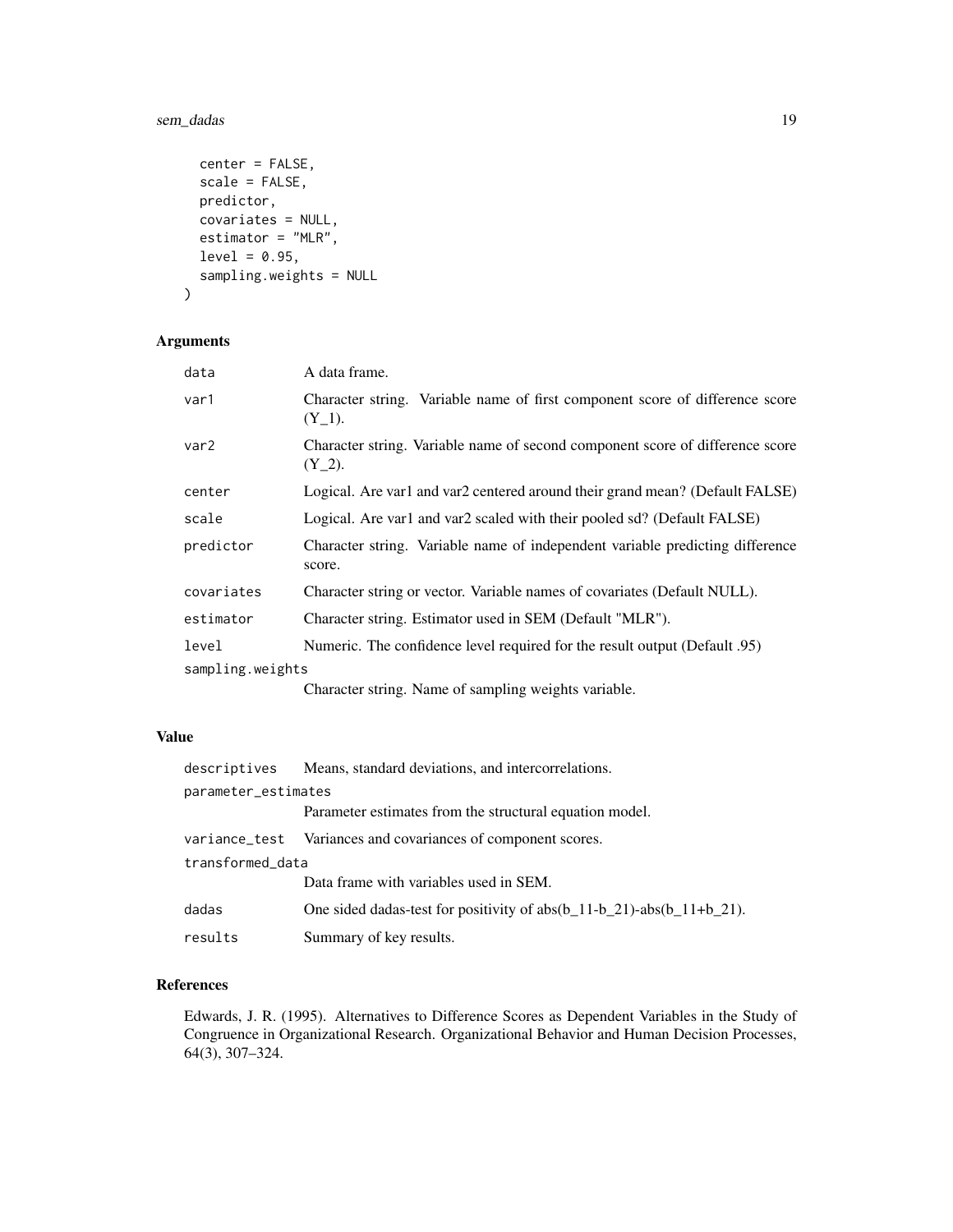#### Examples

```
## Not run:
set.seed(342356)
d <- data.frame(
 var1 = rnorm(50),
 var2 = rnorm(50),
 x = \text{norm}(50))
sem_dadas(
 data = d, var1 = "var1", var2 = "var2",
 predictor = "x", center = TRUE, scale = TRUE
)$results
## End(Not run)
```
vpc\_at *Variance partition coefficient calculated at different level-1 values*

#### Description

Calculates variance estimates (level-2 Intercept variance) and variance partition coefficients (i.e., intra-class correlation) at selected values of predictor values in two-level linear models with random effects (intercept, slope, and their covariation).

#### Usage

```
vpc_at(model, lvl1.var, lvl1.values)
```
#### Arguments

| model       | Two-level model fitted with lme4. Must include random intercept, slope, and      |
|-------------|----------------------------------------------------------------------------------|
|             | their covariation.                                                               |
| lvl1.var    | Character string. Level 1 variable name to which random slope is also estimated. |
| lvl1.values | Level 1 variable values.                                                         |

#### Value

Data frame of level 2 variance and std.dev. estimates at level 1 variable values, respective VPCs (ICC1s) and group-mean reliabilities (ICC2s) (Bliese, 2000).

## References

Goldstein, H., Browne, W., & Rasbash, J. (2002). Partitioning Variation in Multilevel Models. Understanding Statistics, 1(4), 223–231. https://doi.org/10.1207/S15328031US0104\_02

Bliese, P. D. (2000). Within-group agreement, non-independence, and reliability: Implications for data aggregation and analysis. In K. J. Klein & S. W. J. Kozlowski (Eds.), Multilevel theory, research, and methods in organizations: Foundations, extensions, and new directions (pp. 349–381). Jossey-Bass.

<span id="page-19-0"></span>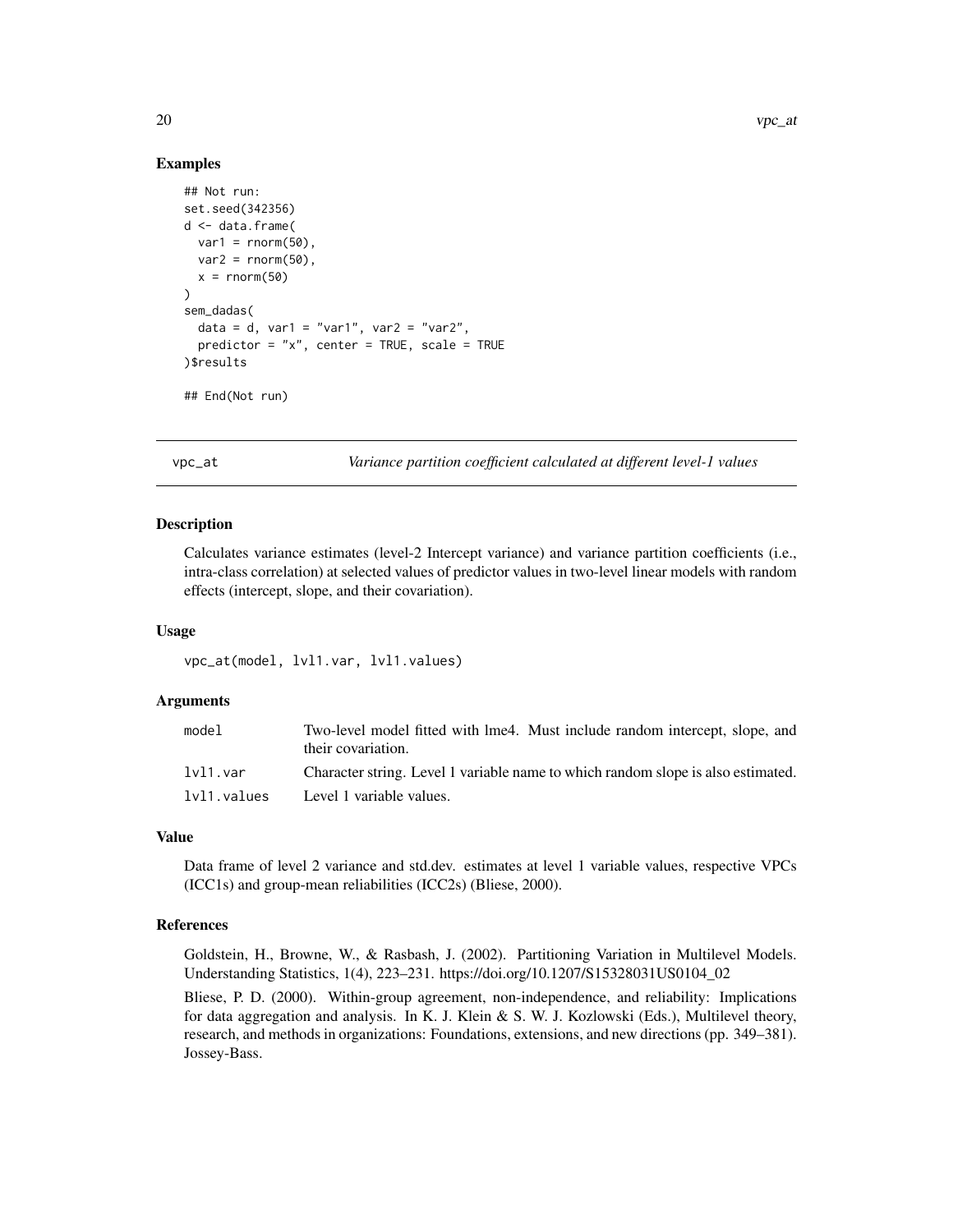#### $\text{vpc}_{\text{a}}$ at  $\qquad \qquad$  21

## Examples

```
fit <- lme4::lmer(Sepal.Length ~ Petal.Length +
  (Petal.Length | Species),
data = iris
\lambdalvl1.values <-
  c(
   mean(iris$Petal.Length) - stats::sd(iris$Petal.Length),
   mean(iris$Petal.Length),
    mean(iris$Petal.Length) + stats::sd(iris$Petal.Length)
  \lambdavpc_at(
 model = fit,lvl1.var = "Petal.Length",
 lvl1.values = lvl1.values
)
```